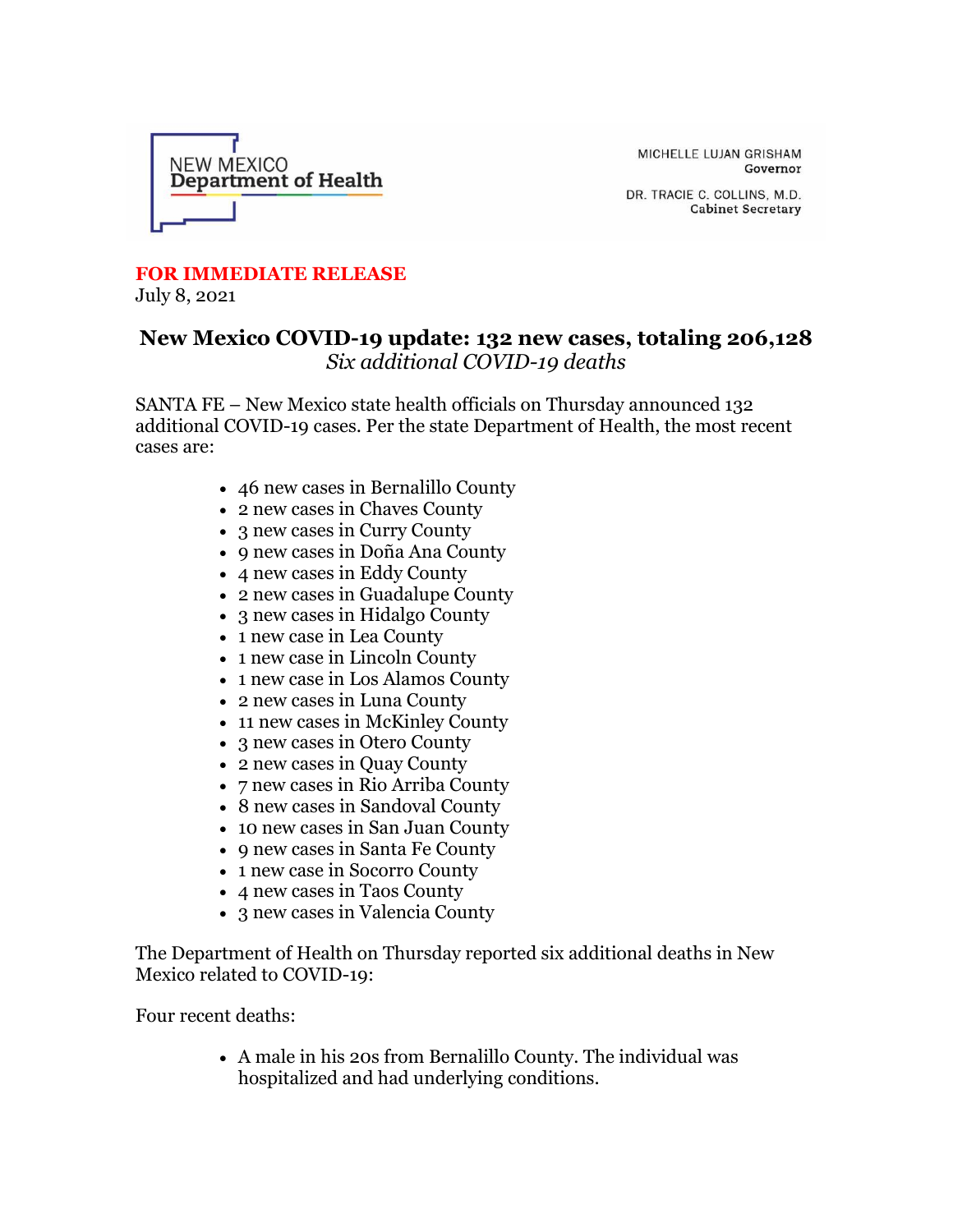- A female in her 70s from Bernalillo County. The individual was hospitalized.
- A male in his 60s from San Juan County. The individual was hospitalized.
- A male in his 80s from Santa Fe County. The individual was hospitalized and had underlying conditions.

Two\* deaths >30 days:

- A male in his 60s from Cibola County. The individual was hospitalized.
- A male in his 40s from Guadalupe County. The individual had underlying conditions.

\*COVID related deaths are reported when a death certificate has been issued and some death certificates are delayed due to insufficient information.

The number of deaths of New Mexico residents related to COVID-19 is now 4,353.

The ten ZIP codes across the state with the most COVID-19 cases on Thursday, Jul. 8 are:

Daily case counts and test numbers are raw data based on information the state receives today - meaning data that has not yet been scrutinized to identify potential duplicates or late-arriving positives or negatives.

Including the above newly reported cases, New Mexico has now had a total of 206,128 COVID-19 cases:

Bernalillo County: 59,285 Catron County: 97 Chaves County: 9,078 Cibola County: 2,917 Colfax County: 799 Curry County: 5,341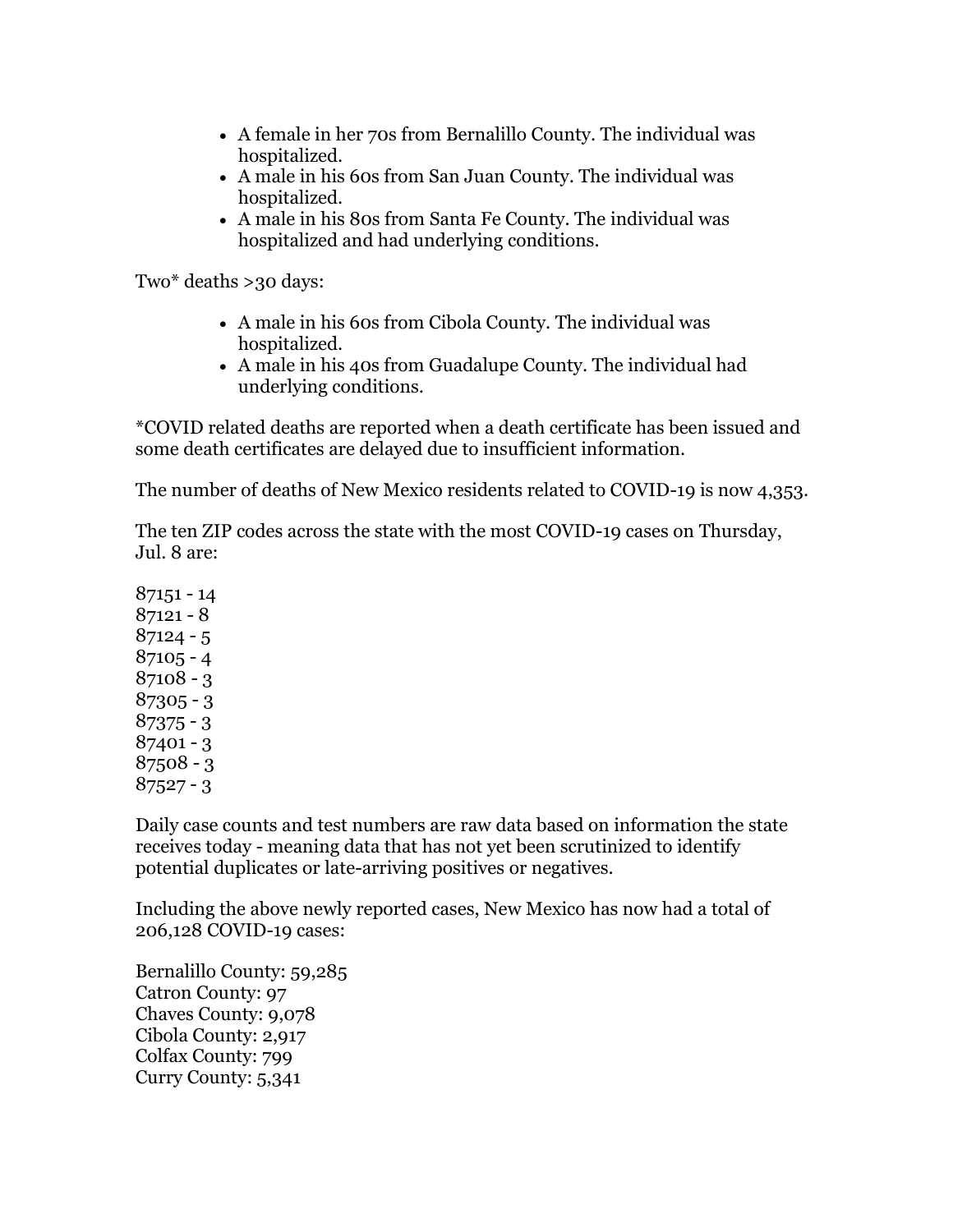De Baca County: 178 Doña Ana County: 25,175 Eddy County: 6,967 Grant County: 1,758 Guadalupe County: 474 Harding County: 13 Hidalgo County: 371 Lea County: 8,451 Lincoln County: 1,768 Los Alamos County: 542 Luna County: 3,397 McKinley County: 12,415 Mora County: 175 Otero County: 4,083 Quay County: 539 Rio Arriba County: 3,822 Roosevelt County: 2,037 Sandoval County: 12,295 San Juan County: 15,770 San Miguel County: 1,414 Santa Fe County: 10,665 Sierra County: 781 Socorro County: 1,331 Taos County: 1,736 Torrance County: 891 Union County: 260 Valencia County: 6,949

County totals are subject to change upon further investigation and determination of residency of individuals positive for COVID-19.

The Department of Health currently reports the following numbers of COVID-19 cases among individuals held by federal agencies at the following facilities:

- Cibola County Correctional Center: 451
- Otero County Federal Prison Facility: 447
- Otero County Processing Center: 262
- Torrance County Detention Facility: 202

The Department of Health currently reports the following numbers of COVID-19 cases among individuals held by the New Mexico Corrections Department at the following facilities:

- Central New Mexico Correctional Facility in Valencia County: 302
- Guadalupe County Correctional Facility: 255
- Lea County Correctional Facility: 762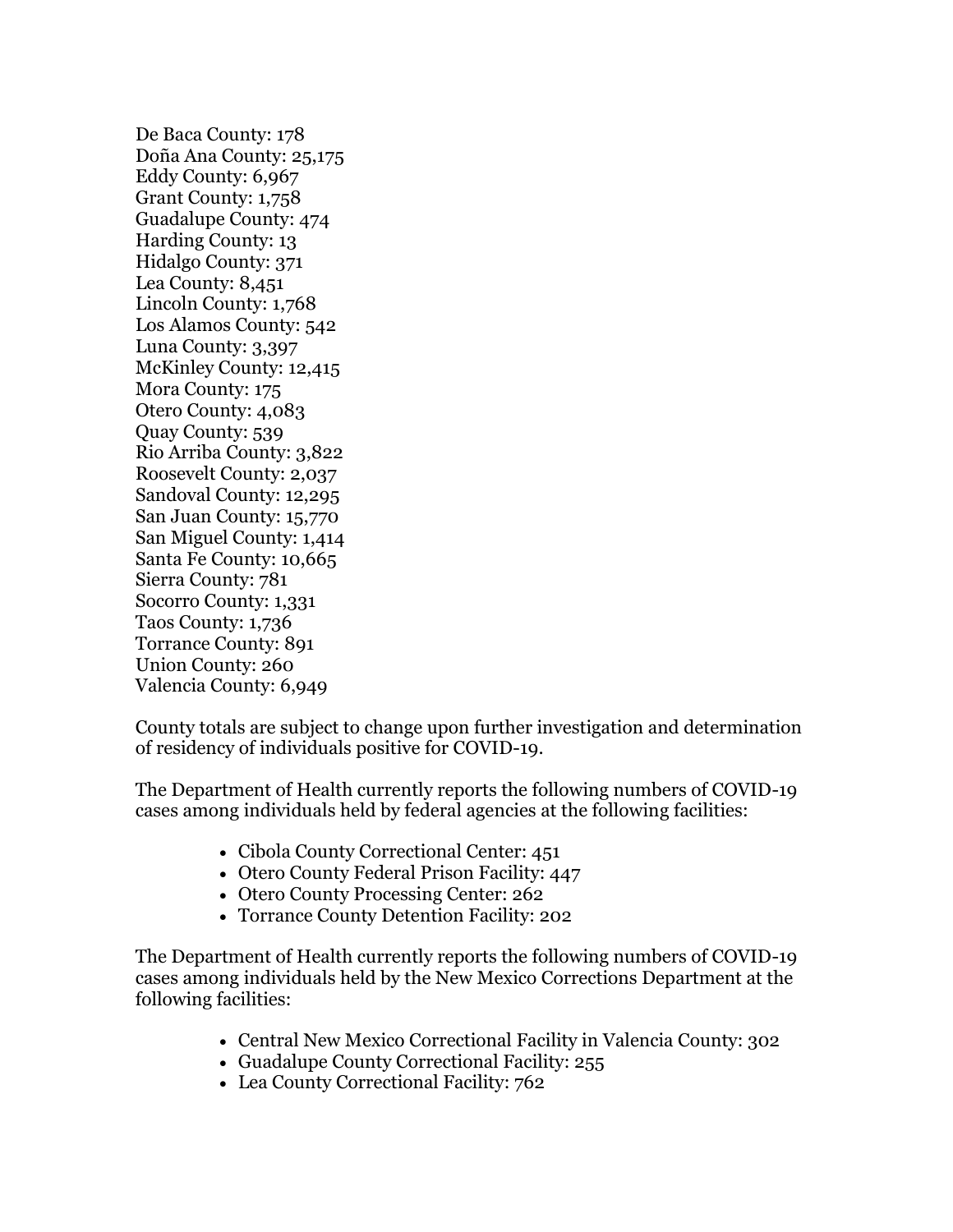- Northeast New Mexico Correctional Facility in Union County: 167
- Northwest New Mexico Correctional Center in Cibola County: 128
- Otero County Prison Facility: 473
- Penitentiary of New Mexico in Santa Fe County: 219
- Roswell Correctional Center: 229
- Southern New Mexico Correctional Facility in Doña Ana County: 231
- Springer Correctional Center in Colfax County: 151
- Western New Mexico Correctional Facility in Cibola County: 75

As of today, there are 67 individuals hospitalized in New Mexico for COVID-19. This number may include individuals who tested positive for COVID-19 out of state but are currently hospitalized in New Mexico. This number does not include New Mexicans who tested positive for COVID-19 and may have been transferred to a hospital out of state.

As of today, there are 195,263 COVID-19 cases designated as having recovered by the New Mexico Department of Health.

The Department of Health has identified at least one positive COVID-19 case in residents and/or staff in the past 28 days at the following long-term care facilities:

- Aztec Healthcare in Aztec
- Cedar Ridge Inn in Farmington
- Genesis Healthcare Uptown in Albuquerque
- Laguna Rainbow Care Center in Casa Blanca
- Lakeview Christian Home in Carlsbad
- The Rio at Las Estancias in Albuquerque

The New Mexico Department of Health has active investigations into the positive patients, which includes contact tracing and swabs of symptomatic individuals who have had contact with the positive cases.

## Every New Mexican must work together to stem the spread of COVID-19. **If you are sick or unvaccinated, wear a mask when in public and around others.**

New Mexicans who report symptoms of COVID-19 infection, such as fever, cough, shortness of breath, chills, repeated shaking with chills, muscle pain, headache, sore throat, congestion or runny nose, nausea or vomiting, diarrhea, and/or loss of taste or smell should call their health care provider or the NMDOH COVID-19 hotline immediately (1-855-600-3453).

The Department of Health strongly encourages the following groups to get tested:

• Symptomatic people displaying the COVID-19 symptoms of fever, cough, shortness of breath, chills, repeated shaking with chills, muscle